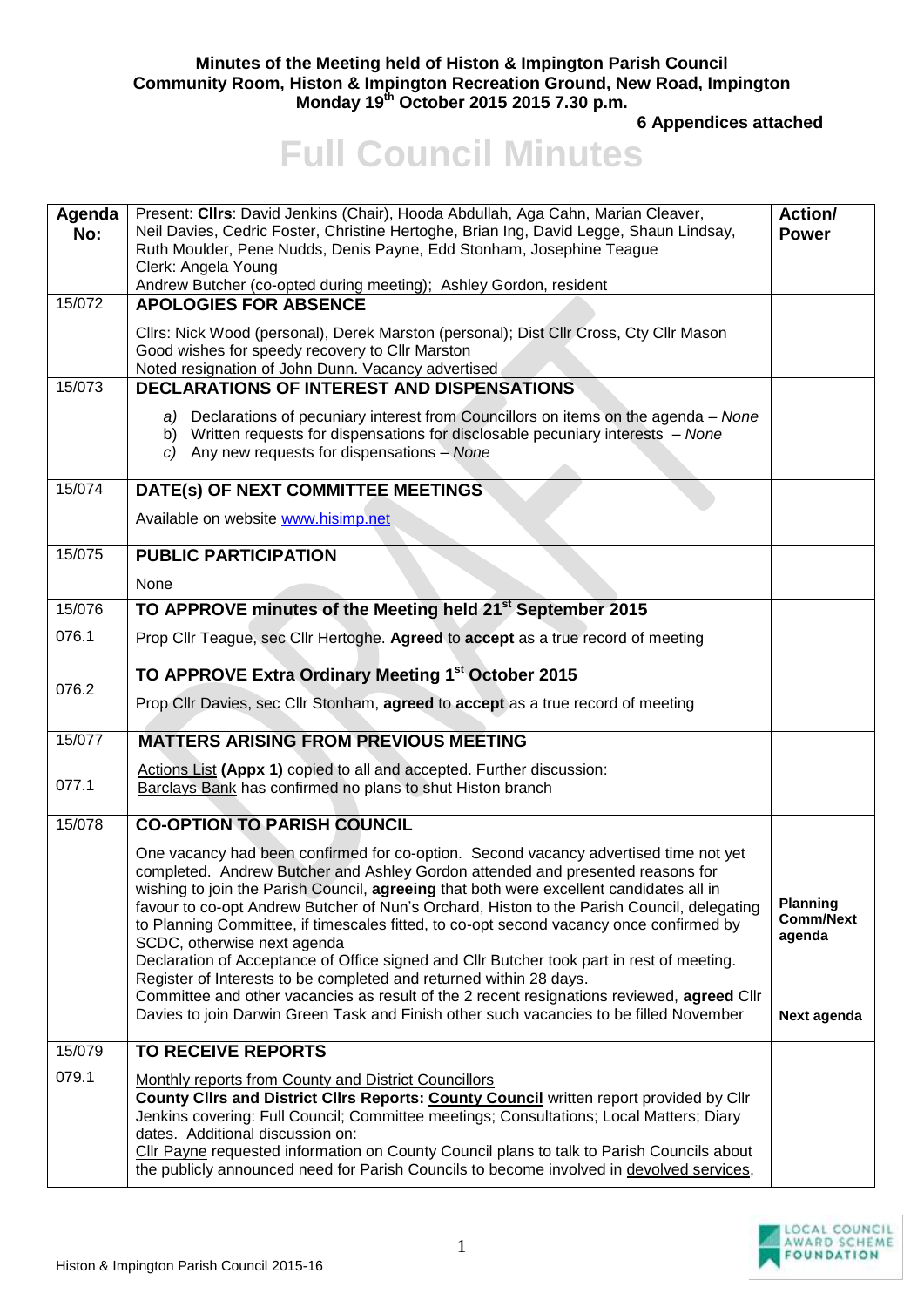|        | and whether County Council intended to assist Parish Councils in their budget setting<br>processes in this regard. Both Cty Cllrs and Dist Cllrs were requested to submit a paper<br>for next Finance, Legal and Admin Committee meeting outlining what additional costs<br>might be expected from Parish Councils 16-17 and 5 years going forward. Cllr Ing<br>additionally requested feedback on implications of the new <b>Business Rate distribution</b> | <b>Cty/Dist</b><br><b>Cllrs</b> |
|--------|--------------------------------------------------------------------------------------------------------------------------------------------------------------------------------------------------------------------------------------------------------------------------------------------------------------------------------------------------------------------------------------------------------------------------------------------------------------|---------------------------------|
|        | rules.<br>Cllr Nudds requested information on:                                                                                                                                                                                                                                                                                                                                                                                                               |                                 |
|        | County Payback Scheme - current status                                                                                                                                                                                                                                                                                                                                                                                                                       |                                 |
|        | Guided Busway works on-going<br>$\blacksquare$                                                                                                                                                                                                                                                                                                                                                                                                               |                                 |
|        | Graffiti on Guided Busway and plans to remove or paint over<br>$\overline{\phantom{a}}$<br>Cty Cllr Jenkins undertook to take all these points forward, working with Cty Cllr Mason and                                                                                                                                                                                                                                                                      |                                 |
|        | the District Councillors                                                                                                                                                                                                                                                                                                                                                                                                                                     |                                 |
|        | District Council written report provided by Cllrs Stonham and Davies covering: Local Plan;                                                                                                                                                                                                                                                                                                                                                                   |                                 |
|        | City Deal; Development Officer Northern Locality; Food and Garden Waste; Council House                                                                                                                                                                                                                                                                                                                                                                       |                                 |
|        | rent; Boundary Commission Review. Further discussions on:<br>Cllr Ing queried the role of Kirsten Donaldson officer for North Locality at South Cambs                                                                                                                                                                                                                                                                                                        |                                 |
|        | District Council - to attend November meeting to explain role at South Cambs District                                                                                                                                                                                                                                                                                                                                                                        |                                 |
|        | Council                                                                                                                                                                                                                                                                                                                                                                                                                                                      |                                 |
|        | Cllr Nudds queried parties involved in food and garden waste bin education project. Dist                                                                                                                                                                                                                                                                                                                                                                     |                                 |
|        | Cllrs to report back.                                                                                                                                                                                                                                                                                                                                                                                                                                        |                                 |
|        | Noted Lucy Frazer MP not included in meeting called with Brandon Lewis MP to discuss<br>council house rents. Dist Cllr Davies had followed up on this omission. Discussion followed                                                                                                                                                                                                                                                                          |                                 |
|        | on what action was needed locally to address the challenge of lack of affordable housing in                                                                                                                                                                                                                                                                                                                                                                  |                                 |
|        | Histon & Impington                                                                                                                                                                                                                                                                                                                                                                                                                                           |                                 |
| 079.2  | Clerk's Report (Pg 1 & 2) (Appx 2) provided to all and accepted. Further discussion on:                                                                                                                                                                                                                                                                                                                                                                      |                                 |
|        | Modern Day Slavery Report from Cllr Teague to be prepared for website and newsletter<br>Clerks Catch Up Day report to follow. Clerk reported on very useful agenda and 2.5 CPD                                                                                                                                                                                                                                                                               | <b>JPT</b>                      |
|        | points earned                                                                                                                                                                                                                                                                                                                                                                                                                                                |                                 |
|        | Outreach Training Day Saturday 28 <sup>th</sup> November at Fulbourn. Untrained or new Councillors                                                                                                                                                                                                                                                                                                                                                           |                                 |
|        | encouraged to attend. Contact Clerk to book                                                                                                                                                                                                                                                                                                                                                                                                                  |                                 |
|        | SLCC advise HR Training being organised for members. Noted CILCA qualification now<br>recognised at NVQ Level 3                                                                                                                                                                                                                                                                                                                                              |                                 |
| 079.3  | Chairman's Report (Appx 3) provided to all and accepted. Further discussion on:                                                                                                                                                                                                                                                                                                                                                                              |                                 |
|        | Progress with Station Design Site and meetings held. Exhibition to be shown in Library.                                                                                                                                                                                                                                                                                                                                                                      |                                 |
|        | Pre-application process expected                                                                                                                                                                                                                                                                                                                                                                                                                             |                                 |
|        | Neighbourhood Plan Core Group to meet 22 October. Affordable housing a key item.                                                                                                                                                                                                                                                                                                                                                                             |                                 |
|        | Concern over "viability" arguments raised at Northstowe and increasingly at Darwin Green<br>over affordable housing provision                                                                                                                                                                                                                                                                                                                                |                                 |
|        | Surface Water Management further meeting date not yet agreed                                                                                                                                                                                                                                                                                                                                                                                                 |                                 |
|        | Colin Rose ex Histon Parish Councillor. Council noted with sadness his passing                                                                                                                                                                                                                                                                                                                                                                               |                                 |
| 079.4  | Other Committee Chair Reports/Items for Decision                                                                                                                                                                                                                                                                                                                                                                                                             |                                 |
|        | Recreation Committee had met 19 October for single item agenda on appointment of<br>contractors for replacement cricket nets and changes to height of perimeter fence. Chivers                                                                                                                                                                                                                                                                               |                                 |
|        | Farm had kindly agreed to meet up to half the costs of fencing. Insurers had confirmed go                                                                                                                                                                                                                                                                                                                                                                    |                                 |
|        | ahead for work on fencing at time to suit Parish Council                                                                                                                                                                                                                                                                                                                                                                                                     |                                 |
| 079.5  | Any Working Party/Task & Finish Group Reports<br>Kings Meadow Working Party Date to be confirmed. Agenda to include provision of Credit                                                                                                                                                                                                                                                                                                                      |                                 |
|        | Union branch at Kings Meadow. Some concern voiced over possible cuts to Community                                                                                                                                                                                                                                                                                                                                                                            |                                 |
|        | Centre funding by City Council                                                                                                                                                                                                                                                                                                                                                                                                                               |                                 |
|        | Neighbourhood Plan Task and Finish meetings held 24 September, 8 October. Next                                                                                                                                                                                                                                                                                                                                                                               |                                 |
|        | meeting due 22 October. Station Project open meeting held 24 September, informal                                                                                                                                                                                                                                                                                                                                                                             |                                 |
|        | meeting on landscapes due 13 October, Architects briefing due 21 October                                                                                                                                                                                                                                                                                                                                                                                     |                                 |
| 15/080 | TO ACCEPT COMMITTEE REPORTS note actions and agree                                                                                                                                                                                                                                                                                                                                                                                                           |                                 |
| 080.1  | Planning Committee draft minutes 22 September, 13 October provided to all and accepted.                                                                                                                                                                                                                                                                                                                                                                      |                                 |
|        | Next meeting due 27 October (to be confirmed), 10 November                                                                                                                                                                                                                                                                                                                                                                                                   |                                 |
| 080.2  | Youth Committee draft minutes 1 October provided to all and accepted. Next meeting due                                                                                                                                                                                                                                                                                                                                                                       |                                 |
| 080.3  | 21 December (to be confirmed)                                                                                                                                                                                                                                                                                                                                                                                                                                |                                 |
|        | <b>Environment Committee draft minutes 6 October provided to all and accepted. Next</b><br>meeting due 8 December.                                                                                                                                                                                                                                                                                                                                           |                                 |
|        | Item E15/052.2 Flexible Open Space Pack Application to take free ownership had been                                                                                                                                                                                                                                                                                                                                                                          |                                 |
|        | successful, thanks to Cllr Nudds, transport and erection included. Parish Council would be                                                                                                                                                                                                                                                                                                                                                                   |                                 |

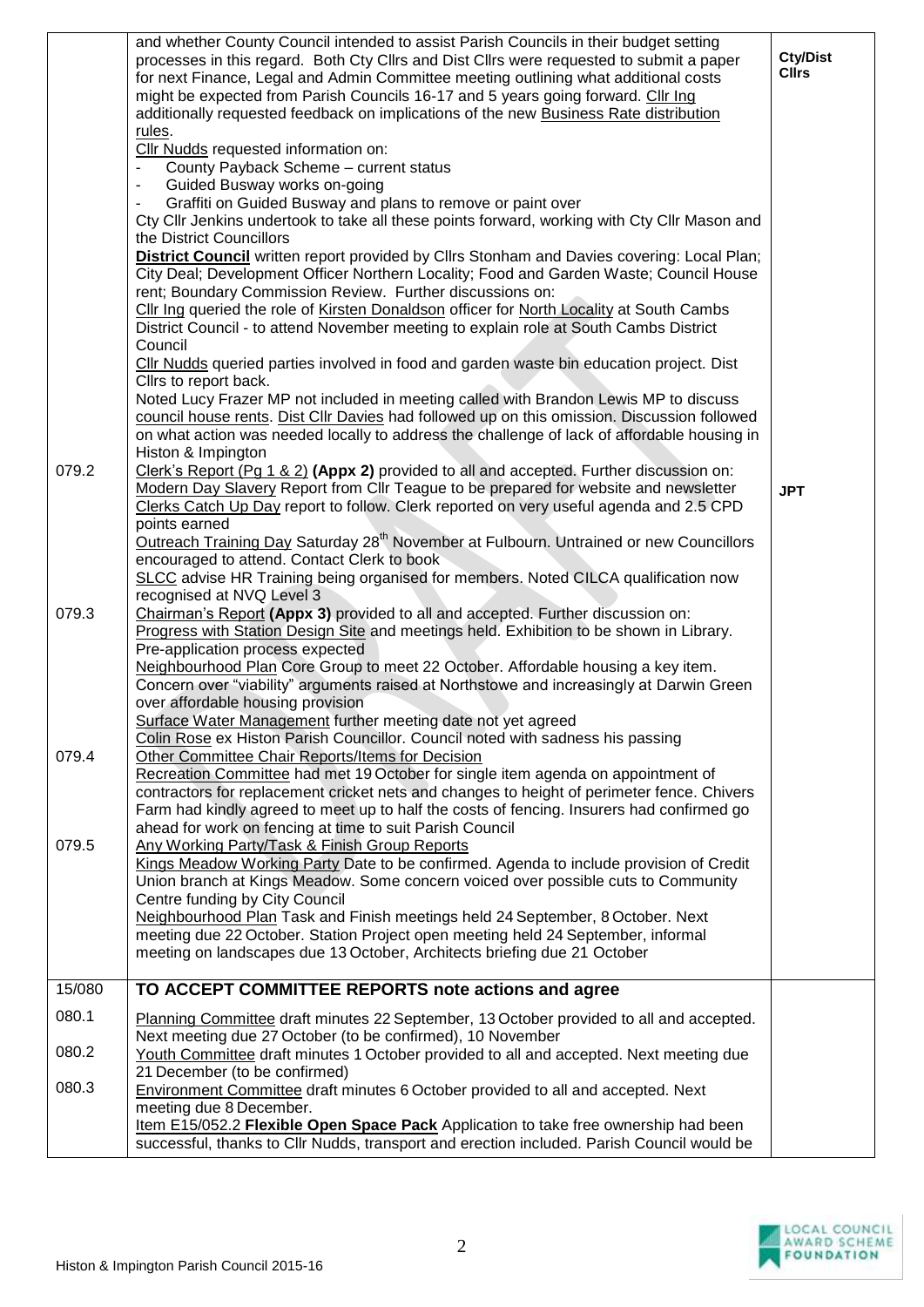| 080.4<br>080.5          | asked to provide lifting equipment and pads. Maximum spend £3,000 if progressed.<br>General acknowledgement fitted into a Public Art Scheme by providing a mechanism for<br>performing arts. Proposed Cllr Teague, seconded Cllr Moulder all in favour (1 abstention)<br>to progress issue and Cllr Nudds agreed to convene a meeting of the Public Art Working<br>Party as soon as possible and garner interest as a project, engineering the widest possible<br>community involvement<br>Highways Committee draft minutes 15 October provided to all and accepted. Next meeting<br>due 26 November. Concern raised over resident misapprehension over straw poll carried<br>out on 20mph scheme. Highways Chair to provide website article setting out facts of<br>discussion to date<br>Employment Committee draft minutes 16 October provided to all and accepted. Next<br>meeting due 27 November. Noted 6 month report on success of apprenticeship scheme                                                                                                                                                                                                      | <b>PJN</b><br><b>DNL</b>                              |
|-------------------------|-----------------------------------------------------------------------------------------------------------------------------------------------------------------------------------------------------------------------------------------------------------------------------------------------------------------------------------------------------------------------------------------------------------------------------------------------------------------------------------------------------------------------------------------------------------------------------------------------------------------------------------------------------------------------------------------------------------------------------------------------------------------------------------------------------------------------------------------------------------------------------------------------------------------------------------------------------------------------------------------------------------------------------------------------------------------------------------------------------------------------------------------------------------------------|-------------------------------------------------------|
| 15/081                  | TO RECEIVE FINANCE & ADMINISTRATION REPORT (Appx 2 Pgs 3-4)                                                                                                                                                                                                                                                                                                                                                                                                                                                                                                                                                                                                                                                                                                                                                                                                                                                                                                                                                                                                                                                                                                           |                                                       |
| 081.1<br>081.2<br>081.3 | Finance Legal & Administration Committee draft minutes 12 October provided to all. Next<br>meeting due 14 December when all annual plans including costing information input from<br>County Council and District Council would be needed to work on 5 year plan<br>Delegated payment of accounts noted (Appx 2) Clerks Report<br>Approve payment of outstanding accounts (Appx 2) Clerks Report. Prop Cllr Ing, sec Cllr                                                                                                                                                                                                                                                                                                                                                                                                                                                                                                                                                                                                                                                                                                                                              |                                                       |
| 081.4<br>081.5          | Foster, AGREED all in favour to approve. Bank reconciliation item was noted.<br>Sustainability Group reported on £500 grant made for their work, yet to be received but to<br>be earmarked<br>Amounts paid in noted<br>To agree Capital Spend Policy (Appx 4) Prop Cllr Payne, sec Cllr Ing, and agreed to<br>adopt                                                                                                                                                                                                                                                                                                                                                                                                                                                                                                                                                                                                                                                                                                                                                                                                                                                   |                                                       |
| 15/082                  | <b>RECENT CORRESPONDENCE</b>                                                                                                                                                                                                                                                                                                                                                                                                                                                                                                                                                                                                                                                                                                                                                                                                                                                                                                                                                                                                                                                                                                                                          |                                                       |
| 082.1<br>082.2          | Circulation file available for all<br>Other Correspondence<br>NALC Consultation Reviewed by CAPALC Representative Cllr Payne and Clerk. No<br>response made                                                                                                                                                                                                                                                                                                                                                                                                                                                                                                                                                                                                                                                                                                                                                                                                                                                                                                                                                                                                           |                                                       |
| 15/083                  | <b>OTHER MATTERS</b>                                                                                                                                                                                                                                                                                                                                                                                                                                                                                                                                                                                                                                                                                                                                                                                                                                                                                                                                                                                                                                                                                                                                                  |                                                       |
| 083.1                   | <b>RESOLUTION: To confirm that the Council:</b>                                                                                                                                                                                                                                                                                                                                                                                                                                                                                                                                                                                                                                                                                                                                                                                                                                                                                                                                                                                                                                                                                                                       |                                                       |
|                         | publishes online the necessary criteria Nos 1 - 15 for application for Foundation<br>a)<br>level of the Local Council Award Scheme, and<br>b) that is has in place the necessary criteria Nos $16 - 22$<br>Paper provided to all (Appx 5) Proposed Cllr Teague, seconded Cllr Cleaver all in favour<br>and RESOLVED. Clerk to complete application form and submit before deadline 1<br>November 2015                                                                                                                                                                                                                                                                                                                                                                                                                                                                                                                                                                                                                                                                                                                                                                 |                                                       |
| 083.2                   | Police matters - panel meeting report, and<br>To consider opportunity to purchase PCSO hours for Police parking scheme<br>Cllrs Abdullah and Teague outlined meetings attended and scheme on offer. Panel<br>meeting due October.<br>Discussion on:<br>Parking issues in Histon & Impington, including expected issues when scheme<br>$\overline{\phantom{a}}$<br>introduced on New Road, Impington<br>Lack of information on expectations for length of scheme, mechanism for securing<br>$\blacksquare$<br>suitable times for community<br>Cllrs Teague and Abdullah to obtain clarification of all practical arrangements<br>Highways committee members had been split on opinion when informally discussed<br>but would take forward as an agenda item next meeting and opportunity to request<br>New Road traffic issue as a local priority<br>Current cover provided by Tony Martin<br>Budget issues, need for a list of priorities for spending and strategic approach on<br>whole range of devolved services coming forward<br>Options for fully funded shared PCSO locally. Cllr Abdullah and Teague to investigate<br>-<br>through Police Panel 20 October. | <b>JPT/HAS</b><br><b>Highways</b><br><b>Committee</b> |
|                         |                                                                                                                                                                                                                                                                                                                                                                                                                                                                                                                                                                                                                                                                                                                                                                                                                                                                                                                                                                                                                                                                                                                                                                       |                                                       |